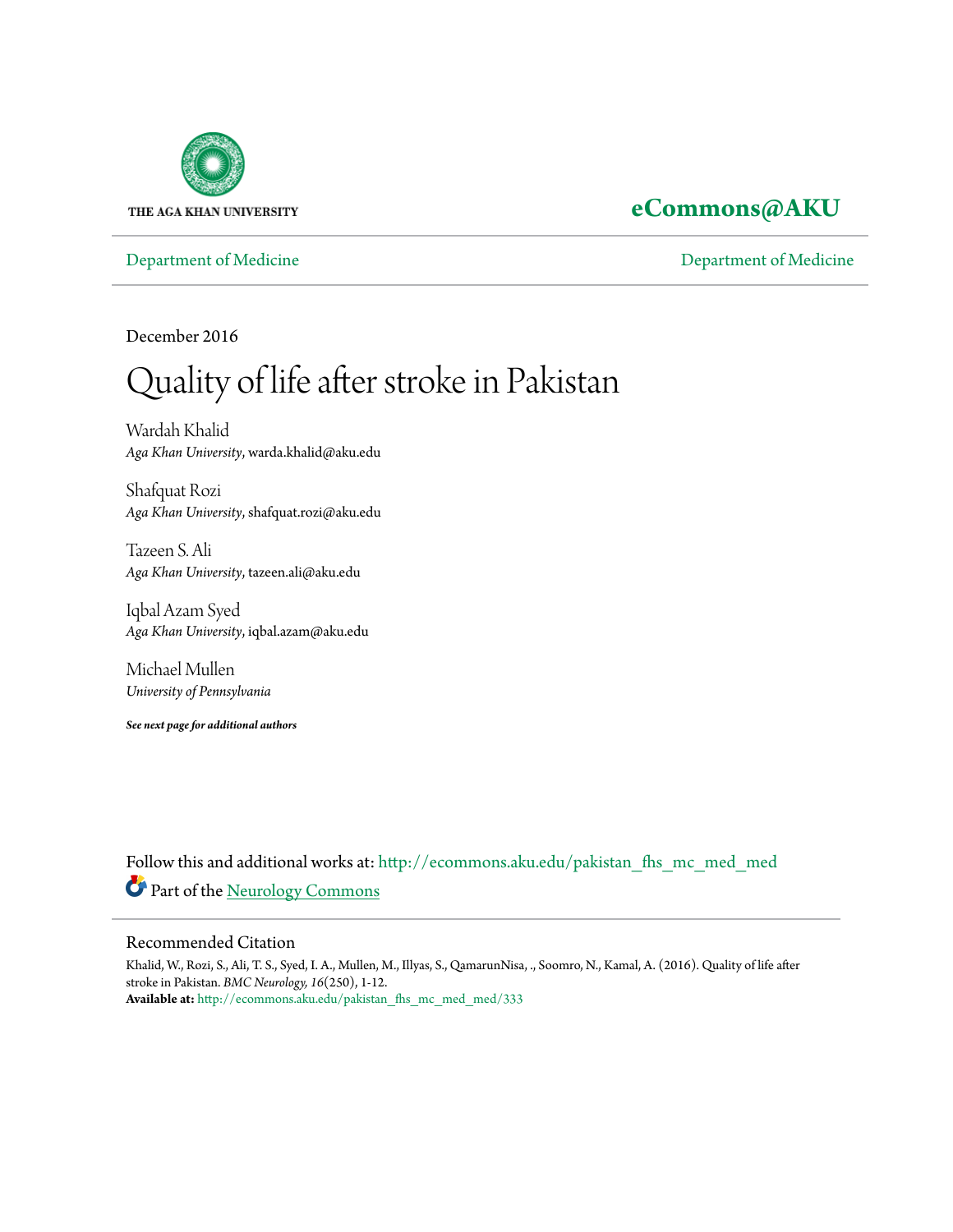## **Authors**

Wardah Khalid, Shafquat Rozi, Tazeen S. Ali, Iqbal Azam Syed, Michael Mullen, Saleem Illyas, QamarunNisa, Nabila Soomro, and Ayeesha Kamran Kamal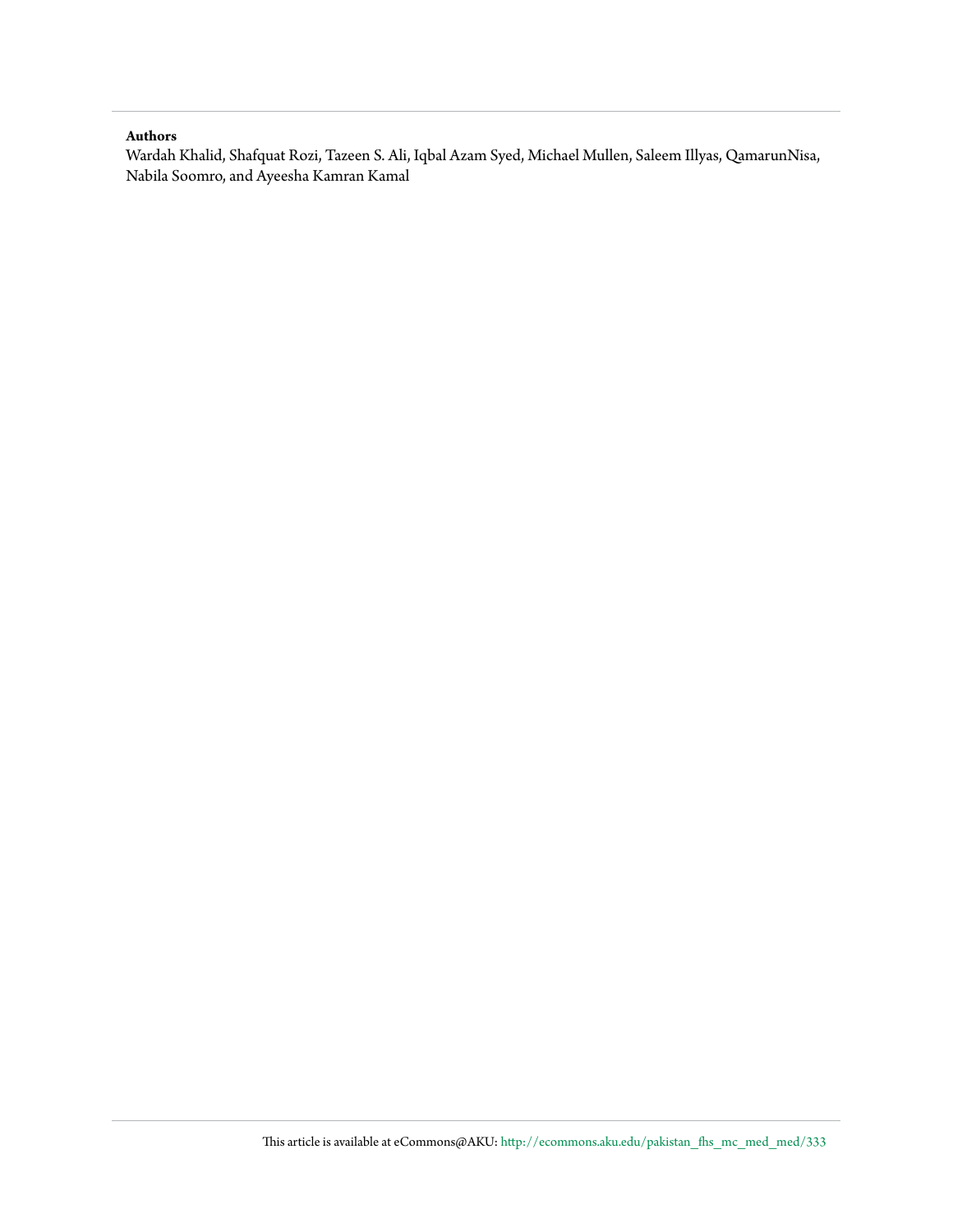## **RESEARCH ARTICLE Example 2018 12:00 Department of the CONNECTION CONNECTION CONNECTION CONNECTION**

## **BMC Neurology**

CrossMark

## Quality of life after stroke in Pakistan

Wardah Khalid<sup>1†</sup>, Shafquat Rozi<sup>2</sup>, Tazeen Saeed Ali<sup>3,4</sup>, Iqbal Azam<sup>4</sup>, Michael T. Mullen<sup>5</sup>, Saleem Illyas<sup>6</sup> , Qamar un-Nisa<sup>7,8</sup>, Nabila Soomro<sup>9</sup> and Ayeesha Kamran Kamal<sup>10,11\*†</sup>

## Abstract

**Background:** There is very little information about the quality of life (QOL) of stroke survivors in LMIC countries with underdeveloped non communicable health infrastructures, who bear two thirds of the global stroke burden.

Methodology: We used a sequential mix methods approach. First, a quantitative analytical cross-sectional study was conducted on 700 participants, who constituted 350 stroke survivor and their caregiver dyads. QOL of stroke survivor was assessed via Stroke Specific Quality of Life Scale (SSQOLS) whereas QOL of caregivers was assessed through RAND-36. In addition; we assessed complications, psychosocial and functional disability of stroke survivors. Following this quantitative survey, caregivers were qualitatively interviewed to uncover contextually relevant themes that would evade quantitative surveys. Multiple linear regression technique was applied to report adjusted β-coefficients with 95% C.I.

Results: The QOL study was conducted from January 2014 till June 2014, in two large private and public centers. At each center, 175 dyads were interviewed to ensure representativeness. Median age of stroke survivors was 59(17) years, 68% were male, 60% reported depression and 70% suffered post-stroke complications. The mean SSQOLS score was 164.18 ± 32.30. In the final model severe functional disability [adjβ -33.77(-52.44, -15.22)], depression [adjβ-23.74(-30.61,-16.82)], hospital admissions [adjβ-5.51(-9.23,-1.92)] and severe neurologic pain [adjβ -12.41(-20.10,-4.77)] negatively impacted QOL of stroke survivors ( $P < 0.01$ ).

For caregivers, mean age was  $39.18 \pm 13.44$  years, 51% were female and 34% reported high stress levels. Complementary qualitative study revealed that primary caregivers were depressed, frustrated, isolated and also disappointed by health services.

**Conclusion:** The QOL of Stroke survivors as reported by SSQOLS score was better than compared to those reported from other LMIC settings. However, Qualitative triangulation revealed that younger caregivers felt isolated, depressed, overwhelmed and were providing care at great personal cost. There is a need to develop cost effective holistic home support interventions to improve lives of the survivor dyad as a unit.

Trial registration: [NCT02351778](https://clinicaltrials.gov/ct2/show/NCT02351778) (Registered as Observational Study).

Keywords: Stroke Specific Quality of life scale (SSQOLS), Post-stroke depression, LMIC (Lower middle income country), FGD`S (Focus group discussion) Sequential Mix Methods, Triangulation, Epidemiology, Complications, Chronic Disease

Equal contributors

11Department of Medicine, Aga Khan University, Karachi, Pakistan Full list of author information is available at the end of the article



© The Author(s). 2016 Open Access This article is distributed under the terms of the Creative Commons Attribution 4.0 International License [\(http://creativecommons.org/licenses/by/4.0/](http://creativecommons.org/licenses/by/4.0/)), which permits unrestricted use, distribution, and reproduction in any medium, provided you give appropriate credit to the original author(s) and the source, provide a link to the Creative Commons license, and indicate if changes were made. The Creative Commons Public Domain Dedication waiver [\(http://creativecommons.org/publicdomain/zero/1.0/](http://creativecommons.org/publicdomain/zero/1.0/)) applies to the data made available in this article, unless otherwise stated.

<sup>\*</sup> Correspondence: [ayeesha.kamal@aku.edu](mailto:ayeesha.kamal@aku.edu) †

<sup>&</sup>lt;sup>10</sup>The International Cerebrovascular Translational Clinical Research Training Program, Fogarty International Center and the National Institute of Neurologic Disorders and Stroke, Aga Khan University, Stadium Road, 74800 Karachi, Pakistan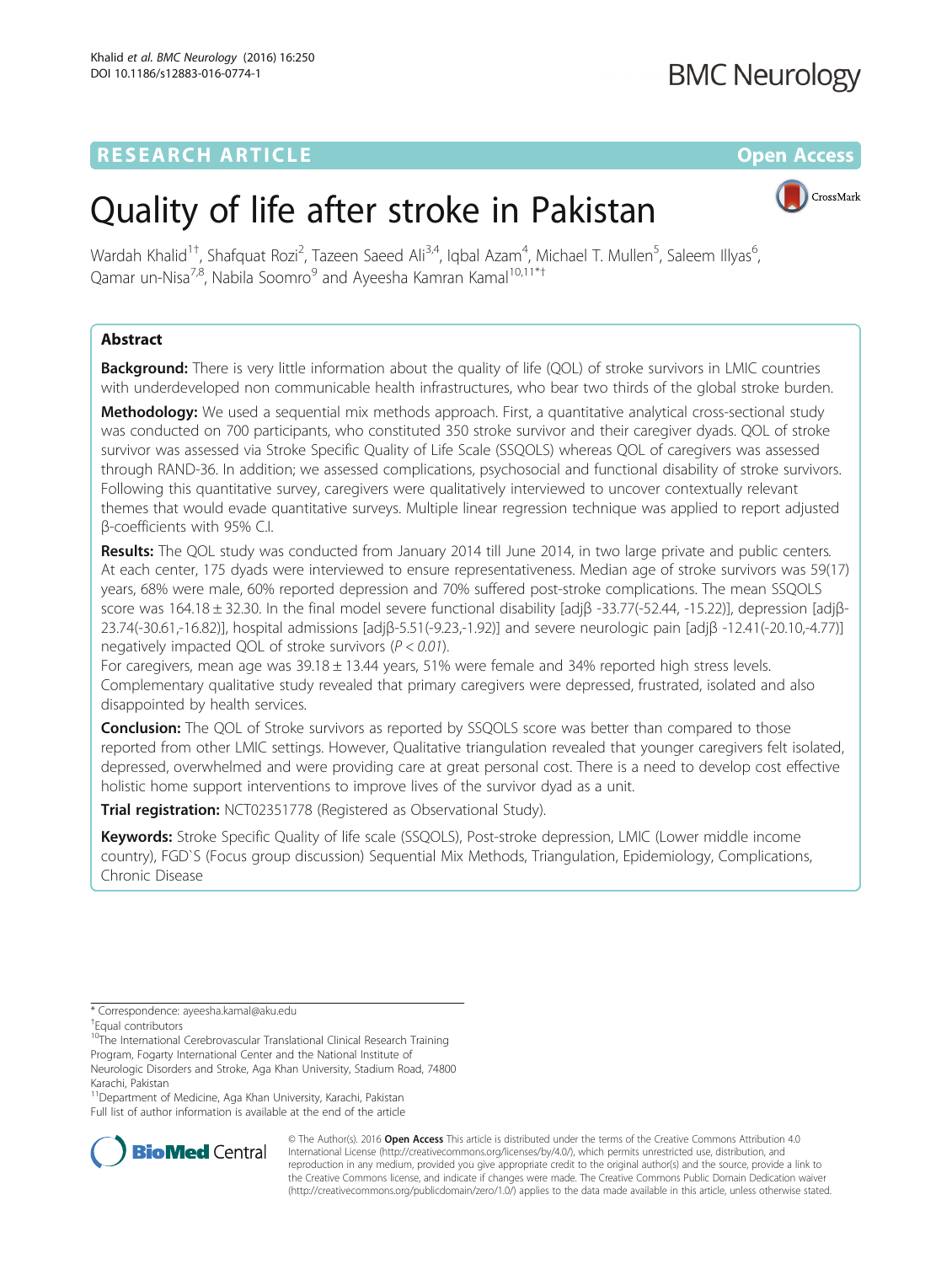## Background

In the last decade, the overall incidence of stroke increased by 20% in low to middle income countries (LMIC) [[1](#page-12-0)–[3\]](#page-12-0). Pakistan is an LMIC country where about one out of four adults have either Hypertension, Type II Diabetes or Cardiovascular disease and these highly prevalent risks make them uniquely stroke prone [\[4](#page-12-0)]. Although robust large scale epidemiologic data is lacking, a reported prevalence of 4.8% translates into 4 million people living with stroke in Pakistan [[5\]](#page-12-0). No large scale epidemiological studies are available to determine the true incidence of stroke in Pakistan. Estimated annual incidence is 250/100,000, translating to 350,000 new cases every year [\[6](#page-12-0)]. Not all strokes are assessed by a neurologist. General physician and internists also take care of patients with strokes.

The social, physical and psychological consequences of stroke are devastating [\[7](#page-12-0)–[10](#page-12-0)]. These consequences are described by studies that elaborate Quality of Life(QOL). QOL is defined as "Individual's perceptions of their position in life in the context of the culture and value systems in which they live and in relation to their goals, expectations, standards and concern." However, studies about QOL from LMIC regions are lacking [[11\]](#page-12-0).

In Pakistan, two thirds of the population pays out of pocket for health care expenses [[12\]](#page-12-0). There are no inpatient rehabilitation services or organized chronic home support services, and the stroke caregiver is often a close family member [[13\]](#page-12-0). We aim to describe the QOL of stroke survivors and their caregivers in Pakistan, where the realities and context of care differ from other health care systems. To the best of our knowledge, this is the first study in Pakistan to report QOL after stroke. This study served as a hypothesis generating study, as we did not have any previous data from our population, based on which we would had suggested any specific hypothesis to test regarding QOL. For the analytical purposes of this first study we simply hypothesized that there would be an association between Quality of life of Stroke Survivors and independent predictors: Sociodemographic, Psychological, individual Stroke Characteristics and Caregivers Factors. These hypotheses were generated on existing stroke conceptual models [[14\]](#page-12-0).

Since QOL is a multidimensional concept, therefore, we used a mixed method approach with a quantitative survey followed by Focus Group Discussion (FGD`S) and In-Depth Interviews thus using a qualitative open ended approach to triangulate and complement our quantitative observations [\[15](#page-12-0)].

## Methods

Sequential mix methods approach was adopted to describe the complex dimensions of QOL [\[16](#page-12-0)]. Firstly, an analytical cross sectional study was conducted to determine QOL and its important associations then followed by qualitative FGD`S and In-Depth Interviews (IDI) to further characterize and describe locally relevant LMIC themes.

## Quantitative study methods

## **Setting**

The QOL of Stroke Survivors Study was conducted at two tertiary hospitals, one private (Aga Khan University Hospital, AKUH) and one public (DOW University hospital, DUHS), based in Karachi Pakistan [\[17](#page-12-0), [18\]](#page-12-0). Karachi is a metropolitan microcosm of Pakistan with a population of estimated 23.5 million inhabitants and a mix of all ethnicities [\[19\]](#page-12-0). These two hospital systems were chosen as together they serve all socio-economic and ethnic strata living in Pakistan encompassing those who can afford fee for service and those who are indigent. Pakistan has a mixed health system comprised of both public and private sector fee for services systems.

Public sectors provide treatment free of cost or at very subsidized rates [[15](#page-12-0)]. There are a few private hospitals in Karachi that manage stroke patients. It is almost impossible for the majority of the population to afford these private services as around 60.3% lives on under \$2 a day with a single earning member in the whole family [[4, 6\]](#page-12-0).

## Recruitment

All stroke survivors with their care givers visiting neurology out-patient clinics of aforementioned hospitals were approached. The interviews were performed at their respective Centers from Feb 2014 till May 2014.

## Eligibility criteria

Stroke survivors and their primary caregivers were interviewed as a dyad. Stroke survivors greater than 18 years of age with confirmed diagnosis of stroke (confirmed by a neurologist with radiological evidence by either CT scan and/or MRI) with the following eligibility criteria were recruited.

Inclusion Criteria:

- Stroke of more than 1 month.
- Stable non fluctuating stroke with no acute ongoing neurologic developments.
- With an identified primary care giver greater than 18 years of age.
- No preexisting disability prior to stroke (defined by  $mRS = 0$ ).

## Exclusion Criteria:

- Post procedural stroke like CABG, angiography and post-operative stroke.
- Global aphasia and/or unable to communicate.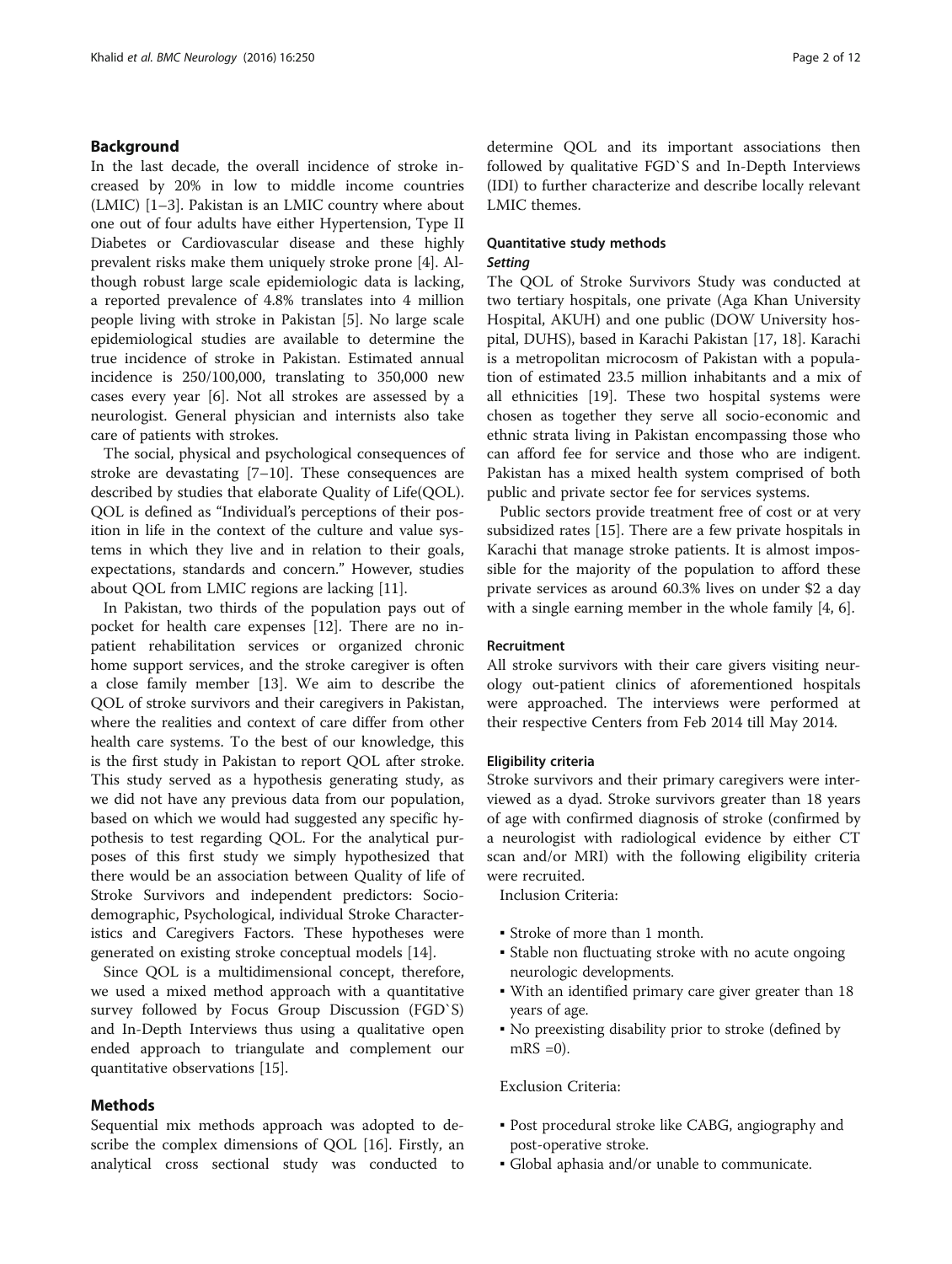- Dementia on Minimental State Examination (of <22), (Due to inability to directly communicate)
- History of ongoing psychoactive substance abuse, presence of psychiatric morbidity before and after stroke which specifically includes manic disorders, schizophrenia
- Associated terminal illnesses like renal failure or end stage cancer.

## Assessment tools used in the QOL study

The questionnaire was formulated based on WHO conceptual framework to be comprehensive in our approach to QOL [[14](#page-12-0)]. (Additional file [1:](#page-11-0) Figure S1). Age, gender, educational status, occupation, marital status, family status was reported as demographic data. For socioeconomic indicators, World Bank Wealth index questionnaire was adopted [\[20\]](#page-12-0). Stroke survivors Medical complications, Post-stroke complications were noted at the time of interview [[21](#page-12-0)] and stroke sub-types were evaluated through medical reports [\[22\]](#page-12-0). Neurologic severity was assessed by National Institute of Health Stroke Scale (NIHSS) [[23](#page-12-0)]. Barthel Index, Modified Rankin Score, and questions of Functional Assessment Measures (FAM) assessed functional disability [[23](#page-12-0)]. Dementia was ascertained by Minimental State Examination and depression was ascertained by Beck Depression Inventory [\[24, 25](#page-12-0)].

The presence of social support was evaluated by the Enriched Social Support Inventory [\[26](#page-12-0)]. The Stroke Specific Quality Of Life Scale (SSQOL) [\[27](#page-12-0)] was used to measure domains of energy, family roles, language, mobility, mood, personality, self-care, social roles, thinking, vision, upper-extremity function and work productivity. For primary caregivers, RAND-36 was used to evaluate Health related QOL. It assess eight health concepts which include physical functioning, role limitations caused by physical health problems, role limitations caused by emotional problems, social functioning, emotional well-being, energy/fatigue, pain, and general health perceptions [[28](#page-12-0)]. Primary care givers stress level was assessed by the Perceived Stress Scale [\[29](#page-12-0)].

## Tool validation and reliability

After due permissions from authors of tools, we performed content validation with a committee of international and national experts in stroke, rehabilitation, social sciences, epidemiology, biostatistics and psychiatry. Content Validity refers to how accurately an assessment tool taps into the various aspects of the specific construct in question. Content Validity Index (CVI) was calculated for each tool. CVI quantifies the level of content validity by calculating the percentage agreement between the experts. CVI is calculated by dividing the proportion of items judged by the expert panel to have content validity by the total number of items in the scale [\[30\]](#page-12-0). In our study CVI for relevance ranged from 0.9 to 1 and for clarity ranged from 0.68 to 0.99 for different scales. In literature CVI of greater than 0.8 indicates high level of agreement among the experts [[31](#page-12-0)]. Based on expert advice during the process of content validation, questions were verbalized and explained in a more contextual way to enhance their clarity for better understanding. The questionnaire was translated and back translated to Urdu and then used for data collection. Post analysis reliability of scales was determined by Cronbach`s-alpha that ranged from 0.66 to 0.94. Higher scores depict more reliability of the scales and it is recommended to be 0.70 or greater [[32](#page-12-0)] but lower scores are also reported to be used in literature [\[33\]](#page-12-0). [The detail results of content validation will be published separately]. However these scale statistics indicate that the adapted, content validated tools were reliable, relevant and clear.

## Sample size calculation

The sample size was calculated by one population mean formula , based on mean QOL scores with standard deviation of ±15.2 [\[34\]](#page-12-0), 5% level of significance with precision of 2 and for adjusting for 10% non-response rate, the minimum sample size was estimated to be 245 dyads. We thus recruited 350 dyads. The allocated sample size for two study site was calculated based on the total number of patients visiting these sites per month, a total of 175 dyads were required from each study site to have a proportionate representation of participants. Purposive sampling technique was employed at both sites.

## Statistical analysis plan

Statistical analysis was performed on STATA VERSION 12. To report baseline and descriptive statistics, for normally distributed continuous variables, Mean ± S.D were reported and for non-normally distributed variables, Median with Inter-quartile range (IQR) was reported. For categorical variables, frequencies with percentages were reported. For socioeconomic status, Factor Component Analysis was performed on proxy variables. Simple linear regression analysis was performed and variables based on the  $p$ -value of <0.25 and were selected for multivariable analysis. Any factor that was clinically relevant was considered of biologic importance. The independent variables at univariate level were selected based on a P-value of <0.25. This P-value cutoff is mentioned by Hosmer and Lemeshow [\[35\]](#page-12-0). The reason behind this selection was to identify more variables at univariate level for the main effect model. To assess the independent effect of associated factors on QOL multiple linear regression analysis was performed and adjusted βcoefficients with their 95% CI were computed. All plausible interactions were also assessed for inclusion in multivariable model. Model adequacy was assessed on final multivariable model by plots of residuals against fitted values and normal probability plots.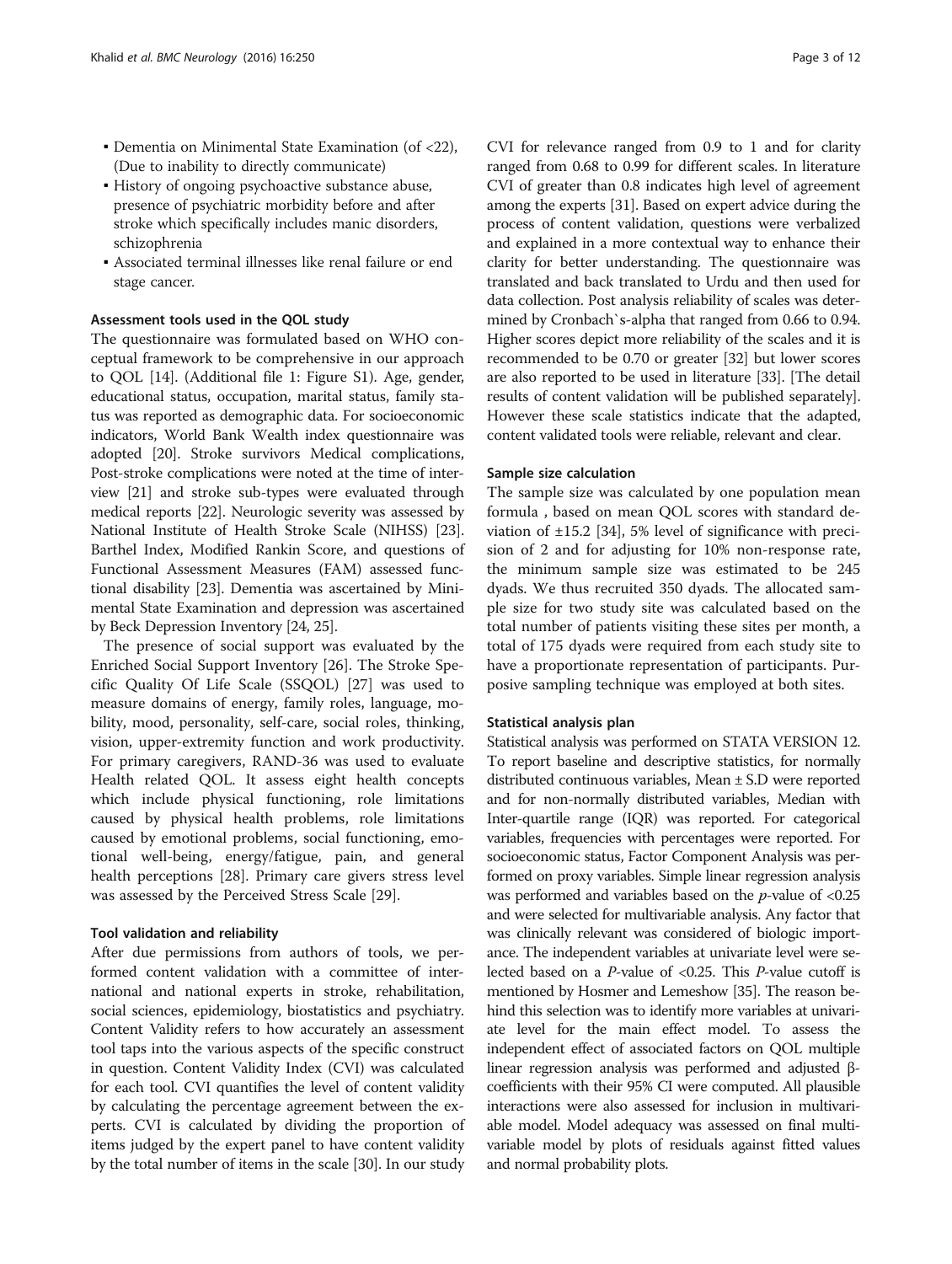## Qualitative study methods

To complement the findings of the quantitative study, the primary caregiver experience was further elaborated with sequential qualitative interviews and discussion [[16\]](#page-12-0). We chose to interview the primary givers separately as their responsibilities are unique in our setting and we wanted an open ended, qualitative method to elaborate their experiences with a sense of security and privacy.

## Participant criteria

The interviews were conducted, only with primary care givers with following criteria:

Age greater than 18 years, able to speak and understand Urdu, care givers of aphasic patients and demented patients were included as these patients constitute an important part of the larger stroke population and we wanted to know their perspective regarding QOL and we felt that they would be better suited to an open ended design.

## Qualitative study procedures

The study employed purposive sampling technique. Recruitment was performed from all clinics to have variability within the sample. Interviews were conducted in June 2014 till the thematic saturation level of the content and perception of caregivers was achieved and no other further information was added. In total ten interviews were conducted, seven In-depth and three FGD`S. To clarify, seven In-depth interviews with one participant each and three Focus group interviews with at least four participants were performed. In total qualitative assessment was made on 20 participants. The interviews were only voice recorded with permission of participant and informed consent was obtained. All interviews were first transcribed then recordings were compared with the transcripts for verification to increase the accuracy and were translated into English within 10 days. Strict privacy and confidentiality was maintained for all data and recordings.

## Interview guide

A thematic interview guide was formulated with inputs from all regional experts and international input. A Preinterview session was performed with the caregivers to evaluate whether the context and content were clear to them. Their suggestions were incorporated into the thematic guide. Important open ended questions included were: What are the important factors that affect life of stroke patients? What changes came in your life as a primary care giver? How can we improve the QOL of stroke survivors?

## Qualitative analysis

Qualitative manual content analysis was performed to explain the manifest content and the latent content [[36\]](#page-12-0). Content analysis is a step by step systematic

process [[37\]](#page-12-0). Initially the narrative data were read several times by the researchers which enabled them to comprehensively understand the text and comprehend the meaning of content according to local context. In the next step the narrative data was combined into meaningful and understandable units which were labeled as codes [[37\]](#page-12-0). The coding process was performed by two researchers separately, these codes were then compared, discussed and consensus was reached within the research team. In the third step the codes were analyzed in detail and they were grouped together into meaningful sub-categories and were labeled with appropriate title. Further the subcategories were merged into broader categories. In the last step categories were pooled into major themes. With the discussion of the research team codes were finalized, sub-categories and categories were identified and themes emerged. To achieve trustworthiness, obtaining data on sensitive perceived factors demanded through planning and understanding. The researchers were experts in the local traditions, meaning, communication and use of specific language, metaphors of word interpretation and understanding specific to the local context (greater than 10 years of direct experience with stroke care in the region). Credibility was achieved by selection of context, well-structured questions and participants. Transferability was gained by purposive sampling of participants with diverse characteristics like gender, age, socioeconomic status, different ethnic background and care givers of aphasic and demented patients; Dependability was achieved by conducting interviews within one month to make sure that the phenomena of the study remained unchanged [[37\]](#page-12-0). Conformability and consensus was achieved through discussion on codes, sub-categories, categories and themes within the research team.

## Ethics and human subject protections

Study protocol was approved by both institutional review boards with Aga Khan University Hospital Ethics Review Committee with ERC Ref #:2762-Med-ERC-13 and Dow University of Health Sciences Institutional Review Board with reference number of IRB-416/DUHS/- 13. Interviewers (physician and sociologists) were ethics certified and trained prior to any direct contact with participants. Stroke patients and caregivers provided individual written informed consent to participate in the study. In cases where the patient's ability to consent was impaired, consent for these participants was obtained from next of kin in the presence of a witness. Strict confidentiality and privacy was ensured, and the dyads were interviewed separately, to respect individual confidentiality. The study was also registered online as an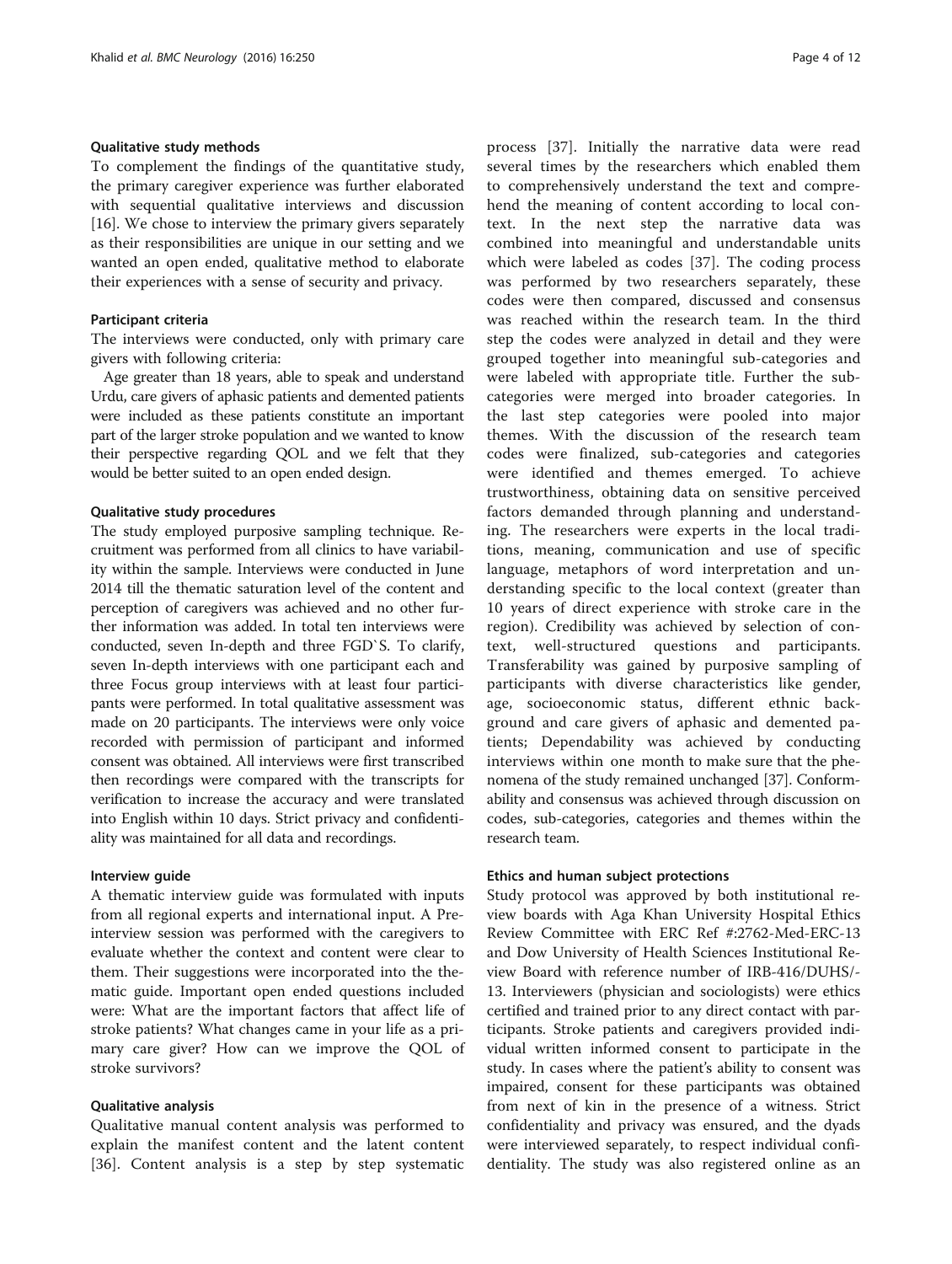<span id="page-6-0"></span>observational study at the clinical trails.gov website with ClinicalTrials.gov Identifier is NCT02351778.

### Results

## Participant numbers and flow

In total, 700 individual participants were interviewed. There were 350 stroke and caregiver dyads. There were 175 dyads interviewed from each study site. 46 patients refused for participate in study and 75 patients were excluded from both study sites. (Additional file [2](#page-11-0): Figure S2).

## Socio-demographics

The demographic and stroke characteristics are described in Table 1. The median(IQR) age of stroke survivors was 59(17) years. There were more male participants around 68.8%and 64%majority had good social support from families. The median (IQR) duration of stroke was 13.83 (25.11) in months.

## Post -stroke complications and mean QOL scores Complications

Sixty point eigthy five percent of stroke survivors reported depression and 71.70%suffered at least one post-stroke complication. Median (IQR) NIHSS score of survivors was 3(5). The mean QOL score of stroke participants was 164.18 ± 32.30.

## Caregiver descriptors

Female's caregivers were more than half 51.14% of the sample population. The mean age of caregivers was $39.18 \pm 13.44$  and  $51.40\%$  had changed their working hours to take care of stroke survivors. Around 34.29% of caregivers reported stress, whereas Health Related Quality of Life (HRQOL) assessed by RAND-36 showed mean scores in the 70s in physical functioning, energy, physical health and emotional well-being which reflect a good score on QOL. (Table [2\)](#page-7-0)

## Factors affecting QOL

Simple linear regression showed stroke survivor age, gender, education, socioeconomic group, marital status, family status, health care services, hypertension, smoking status, functional disability, depression, dementia, post-stroke complications, severity of stroke were significantly associated with the QOL of stroke survivors ( $P$ -value of <0.25). For caregiver characteristics, their age, employment status, relationship to patient, change in working hours, stress and HRQOL were also significantly associated with QOLof stroke survivors (*P* value of  $\langle 0.25 \rangle$ .

In final multivariable model, independent variables which were significantly associated with QOL of stroke survivors included moderate to severe disability, depression, increased level of independence, severity of stroke,

| Table 1 Baseline characteristics of stroke patients |
|-----------------------------------------------------|
|-----------------------------------------------------|

| Characteristics                                            | N (%)         |
|------------------------------------------------------------|---------------|
| Age yrs <sup>b</sup>                                       | 59(17)        |
| Male Sex                                                   | 241 (68.8)    |
| Education                                                  |               |
| No School                                                  | 113 (32.2)    |
| Up till 10 grade                                           | 121 (34.5)    |
| Above 10 grade                                             | 116 (33.1)    |
| Socioeconomic Status <sup>d</sup>                          |               |
| Low income group                                           | 183 (52.2)    |
| Middle income group                                        | 51 (14.5)     |
| High income group                                          | 116 (33.1)    |
| Family status                                              |               |
| Joint family                                               | 224 (64)      |
| Nuclear family                                             | 126 (36)      |
| Marital status                                             |               |
| Married                                                    | 281 (80.2)    |
| Widowed &Widower                                           | 53 (15.1)     |
| Unmarried                                                  | 12 (3.4)      |
| Divorced & Separated                                       | 4(1.1)        |
| Social Support by Enriched<br>Social Support Inventory     |               |
| Low social support                                         | 126 (36)      |
| Good social support                                        | 224 (64)      |
| Health Care Access Factors                                 |               |
| Received Medical Coverage<br>From Any Organization         | 41 (11.7)     |
| Presence Of Health Care<br>Professional Attendant          | 22(6.2)       |
| Received Rehabilitation Service                            | 88 (25.1)     |
| Stroke Sub-Types                                           |               |
| Atherosclerotic                                            | 269 (76.8)    |
| Hemorrhagic                                                | 71 (20.2)     |
| Unknown                                                    | 10 (2.8)      |
| Duration of Stroke in monthsb                              | 13.83 (25.11) |
| Hypertension                                               | 278 (79.4)    |
| <b>Diabetes</b>                                            | 120 (34.2)    |
| Dyslipidemia                                               | 114 (32.5)    |
| CVD(Angina, MI)                                            | 61 (17.4)     |
| Smoking                                                    | 91 (26)       |
| Tobacco Usage                                              | 110 (31.4)    |
| Central Obesity <sup>c</sup>                               |               |
| Male                                                       | 156 (44.5)    |
| Female                                                     | 83 (23.7)     |
| Modified Barthel Index for<br><b>Functional Dependency</b> |               |
| Minimal dependency                                         | 122 (34.8)    |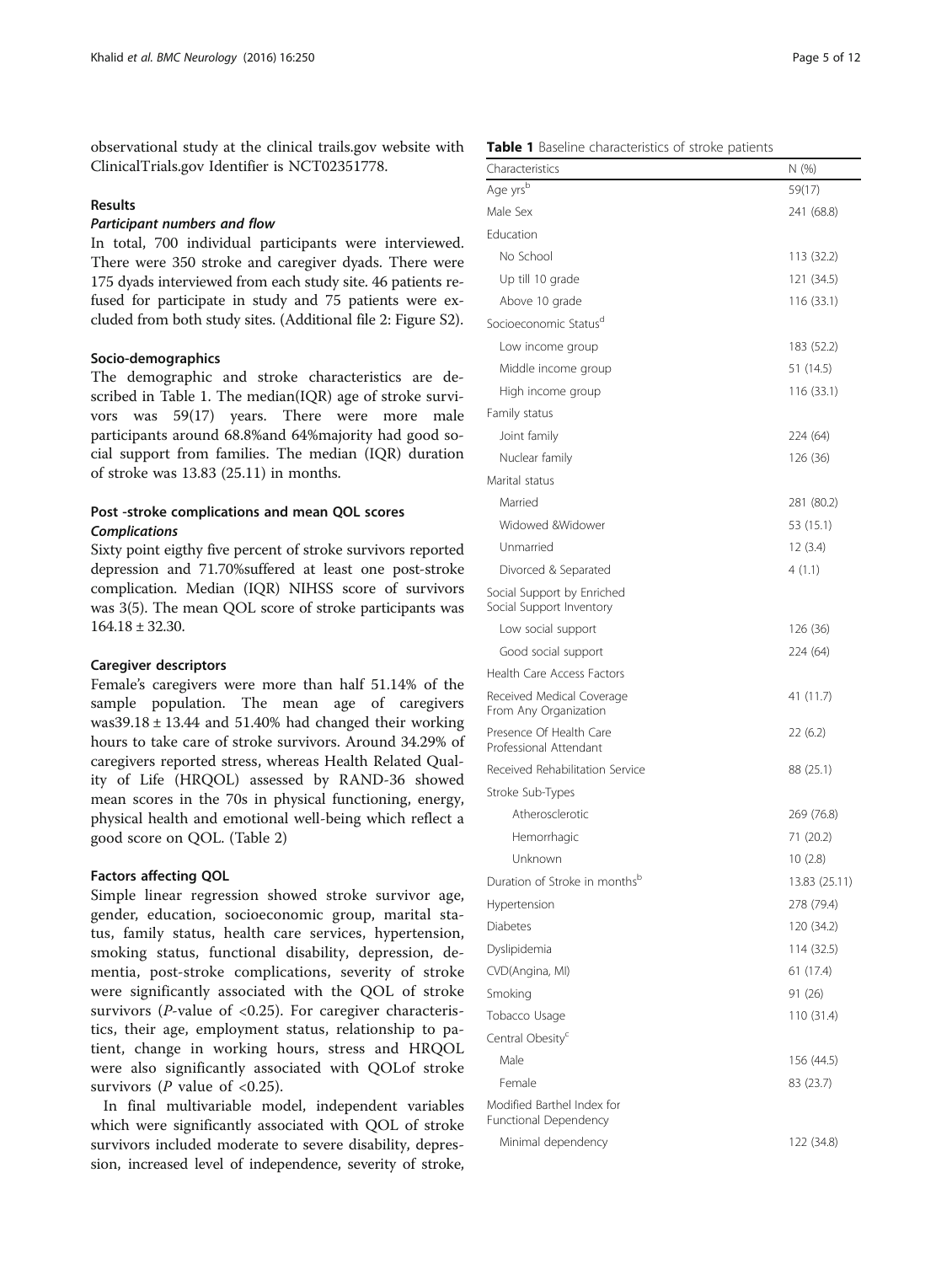<span id="page-7-0"></span>Table 1 Baseline characteristics of stroke patients (Continued)

| Mild dependency                                      | 76 (21.7)          |
|------------------------------------------------------|--------------------|
| Moderate dependency                                  | 70 (20)            |
| Severe dependency                                    | 66 (18.8)          |
| Total dependency                                     | 16(4.5)            |
| Functional Assessment<br>Measure FAM <sup>a</sup>    | $65.7 \pm 12.5$    |
| Modified Rankin Score<br>for Disability              |                    |
| Normal                                               | 3(0.8)             |
| No significant disability                            | 74 (21.1)          |
| Slight disability                                    | 81 (23.1)          |
| Moderate disability                                  | 66 (18.8)          |
| Moderately severe disability                         | 105 (30)           |
| Severe disability                                    | 21(6)              |
| Severity of Stroke assessed<br>by NIHSS <sup>a</sup> | 3(5)               |
| Depression                                           |                    |
| Normal                                               | 137 (39.1)         |
| Mild mood disturbances                               | 135 (38.5)         |
| Borderline depression                                | 58 (16.5)          |
| Moderate depression                                  | 19 (5.4)           |
| Severe depression                                    | 1(0.2)             |
| Mild Dementia                                        | 52 (14.8)          |
| Post-stroke complication                             | 251 (71.7)         |
| Pressure Ulcer                                       | 8(2.2)             |
| Hospital Admission                                   | 75 (21.4)          |
| Neurologic pain                                      |                    |
| Mild to moderate pain                                | 101 (28.8)         |
| Severe pain                                          | 14(4)              |
| Hemiplegic Shoulder                                  | 96 (27.4)          |
| Fall Events after Stroke                             | 136 (38.8)         |
| Urinary tract infection                              | 21(6)              |
| Dysphagia                                            | 48 (13.7)          |
| <b>DVT</b>                                           | 4(1.1)             |
| Mean Quality of life Score <sup>a</sup>              | $164.18 \pm 32.30$ |
| $^{\circ}$ Mean $\pm$ S.D                            |                    |

<sup>b</sup>Median (Inter-quartile range)

c The Asian cutoff in males of >90cms and in females of >80cms of abdominal circumference is considered as central obesity

<sup>d</sup> Factor component analysis was performed to assess Socioeconomic Status

severity of neurologic pain, hospitals admission with dementia (Table [3\)](#page-8-0). The final model was adjusted for site of study. QOL of stroke survivors decreases by -33.77 (95% C.I; -52.44, -15.22) with every one scale increase in functional disability assessed by Modified Rankin score. QOL also decreases by -23.74 (95% C.I; -30.61, -16.82) with increase in level of depression. For every one unit increase in FAM score QOL increases by 0 .98 (95% C.I; 0.74, 1.22).

| Age in years <sup>a</sup>                                                       | $39.18 \pm 13.4$ |
|---------------------------------------------------------------------------------|------------------|
| Female Sex                                                                      | 179 (51.1)       |
| Relationship of primary care<br>givers to stroke patients                       |                  |
| Children                                                                        | 147 (42)         |
| Spouse                                                                          | 126 (36)         |
| Sibling                                                                         | 37 (10.5)        |
| Parents                                                                         | 6(1.7)           |
| Others <sup>c</sup>                                                             | 34 (9.7)         |
| Education                                                                       |                  |
| Illiterate                                                                      | 51 (14.5)        |
| Matriculate                                                                     | 117 (33.4)       |
| Above 10 years                                                                  | 182 (52)         |
| Employment status                                                               |                  |
| Employed                                                                        | 135 (38.5)       |
| Housewife                                                                       | 135 (38.5)       |
| Unemployed                                                                      | 11(3.1)          |
| Retired                                                                         | 18(5.1)          |
| Others <sup>d</sup>                                                             | 51 (14.5)        |
| Stress of primary care giver                                                    |                  |
| Likely high stresses                                                            | 120 (34.2)       |
| Mean Stress level of primary<br>care givers <sup>a</sup>                        | $16.67 \pm 7.44$ |
| Health related quality of life of<br>primary care givers assessed by<br>RAND-36 |                  |
| Physical functioning <sup>b</sup>                                               | 80 (35)          |
| Role Limitation due to physical<br>health <sup>b</sup>                          | 75 (25)          |
| Role Limitation due to emotional<br>problemsb                                   | 66.6 (66.6)      |
| Energy <sup>a</sup>                                                             | $71.5 \pm 19.5$  |
| Emotional well-being <sup>b</sup>                                               | 72.2 (15.4)      |
| Social functioning <sup>a</sup>                                                 | $66.3 \pm 26.2$  |
| Pain <sup>a</sup>                                                               | $67.2 + 21.2$    |
| General health <sup>a</sup>                                                     | $67.4 \pm 24.1$  |
| Left job because of providing care                                              | 20 (5.7)         |
| Change in working hours because of<br>direct providing care                     | 180 (51.4)       |

Table 2 Primary caregiver baseline characteristics

Characteristics N (%)

 $a$ Mean  $\pm$  S.D

**b**Median(Inter-quartile range)

<sup>c</sup>Others category for relationship consists of daughter in law, grandchild, nephew, niece, sister in law, brother in law, son in law

<sup>d</sup> Others category for employment status include Businessman, landlord, farmer, student

Increase in severity of stroke also decreased QOL by-1.81 (95% C.I;-2.37, -1.26) for stroke survivor Additional file [3](#page-11-0).

The final model explains 82% of the variability in the outcome variable (Adjusted  $r^2 = 0.82$ ). All plausible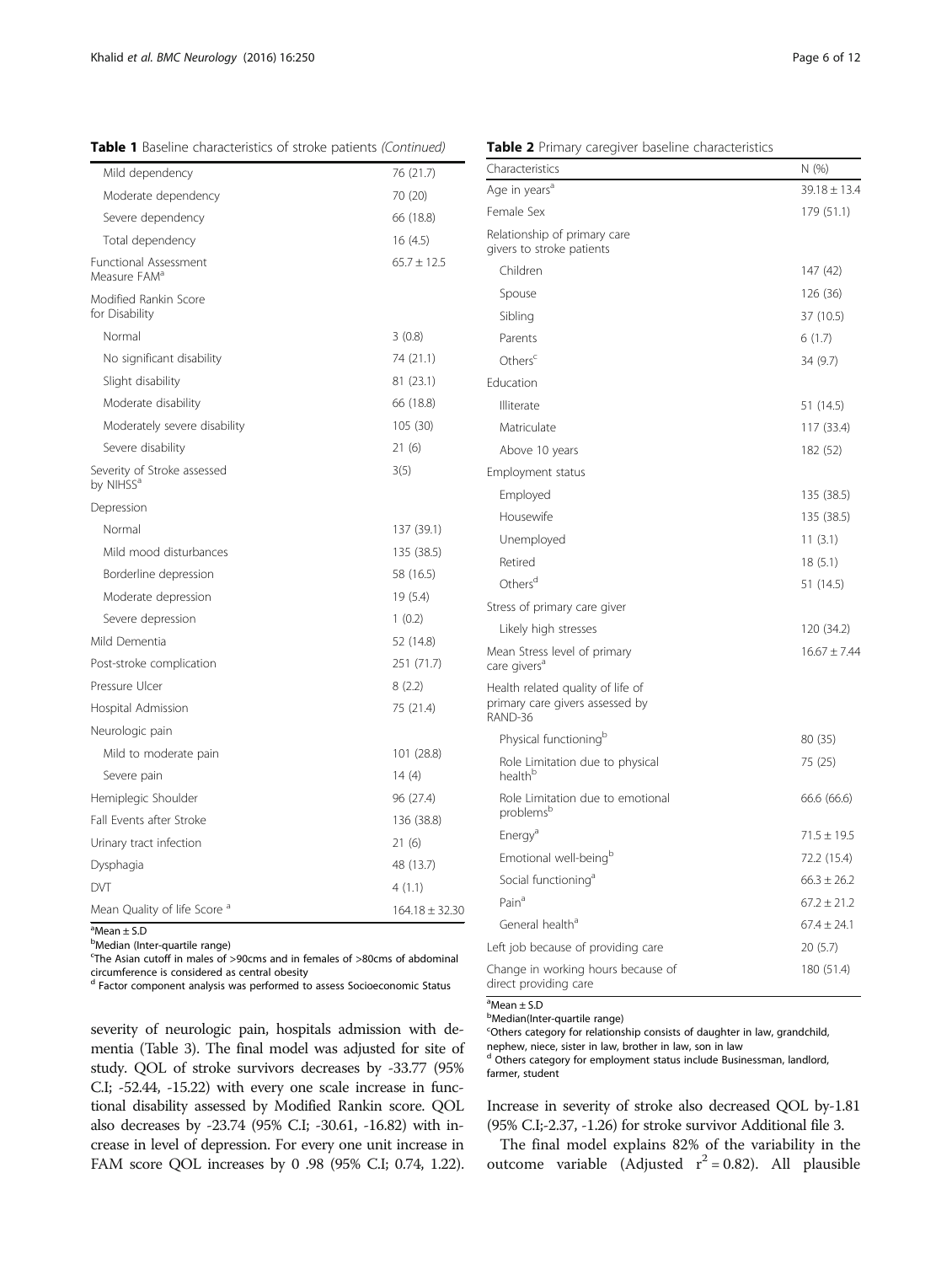<span id="page-8-0"></span>Table 3 Multivariable analysis of factors associated with quality of life of stroke survivors

|                                     | Adjusted β-Coefficient (95%Cl)    | $P$ -value |
|-------------------------------------|-----------------------------------|------------|
| Functional Disability               |                                   |            |
| No significant disability           | $-9.67$ ( $-25.48$ to 6.04)       | 0.22       |
| Slight disability                   | $-17.74$ ( $-33.61$ to $-1.83$ )  | 0.02       |
| Moderate disability                 | -21.27 (-37.53 to -5.07)          | 0.01       |
| Moderately-Severe                   | -30.27 (-47.30 to -13.27)         | < 0.01     |
| Severe disability                   | -33.77 (-52.44 to -15.22)         | < 0.01     |
| Functional independence level (FAM) | 0.98 (0.74 to 1.22)               | < 0.01     |
| Severity of stroke(NIHSS)           | $-1.81$ ( $-2.37$ to $-1.26$ )    | < 0.01     |
| Depression                          |                                   |            |
| Mild mood disturbances              | $-10.15$ ( $-13.51$ to $-6.81$ )  | < 0.01     |
| Borderline depression               | $-16.75$ ( $-21.25$ to $-12.23$ ) | < 0.01     |
| Moderate depression                 | -23.74 (-30.61 to -16.82)         | < 0.01     |
| Severe depression                   | -26.88 (-54.71 to 1.36)           | 0.06       |
| Hospital Admissions                 | $-5.51$ ( $-9.23$ to $-1.92$ )    | < 0.01     |
| Neurologic pain                     |                                   |            |
| Mild to moderate pain               | $-0.60$ ( $-3.83$ to 2.66)        | 0.72       |
| Severe pain                         | $-12.41$ ( $-20.10$ to $-4.77$ )  | < 0.01     |
| Mild Dementia                       | $-4.17$ ( $-8.54$ to 0.13)        | 0.06       |

The final model is adjusted for site

Adjusted R-Square of the final model is 0.82

P-value of the overall model is <0.01

interactions were found to be insignificant. Model assumptions were checked and residuals were plotted for normality and homoscadiscity. The residuals plots were normally distributed and no heteroscadicity was found out.

## Qualitative results

There were three important themes that we identified and described by this method (Table [4](#page-9-0)). These narrations are directly from caregiver interviews. The baseline characteristics of FGD`s and In-depth interviews are presented in Additional file [4](#page-11-0): Table S2 of online supplementary appendix.

## Stroke survivors QOL in LMIC settings

The loss of independence is deeply felt and perhaps because of stigma of disability and paralysis, stroke survivors are even often reduced to tears over their state of dependency. The patients are worried about their recovery. They are concerned about their treatment expenses. They report hopelessness "He is fedup of his dependency and thinks death is better than this kind of life." Patients are frustrated and angry. The families think that they have been "*influenced by* the occult or black magic". They cannot accept their disease in rational terms. Survivors feel very lonely. Survivors miss their previous life. One care giver

responded: "There are sudden restrictions and limitation in their lives which are physical, mental and social. All these sociological, psychological and financial issues increase the magnitude of damage which makes them feel as if they are imprisoned".

## Caregiver s life after stroke in LMIC setting

All caregivers want to support their loved ones, but require support themselves. A care giver wished that if she had a sister she would have helped her in taking care of her mother. Caregivers feel weak, tired, deprived of sleep because of the continuous care and physical work. Their personal health is neglected. Majority of young caregivers suffered from altered eating habits, developed Type II DM and Hypertension. They also reported denial and difficulty accepting disability, according to one care giver "death is better for his father as compared to his miserable life". Caregivers report stress, tiredness, anger and depression. They felt uninformed when they performed every caretaker related skill like positioning and NG feeding. The families have developed conflicts among themselves. One son responded that "he wants to go somewhere or end his life" because he has additional responsibility of family which he cannot fulfill like marriage of girls, education of children. There is a shift in responsibility now on young caregivers who are often young college going children.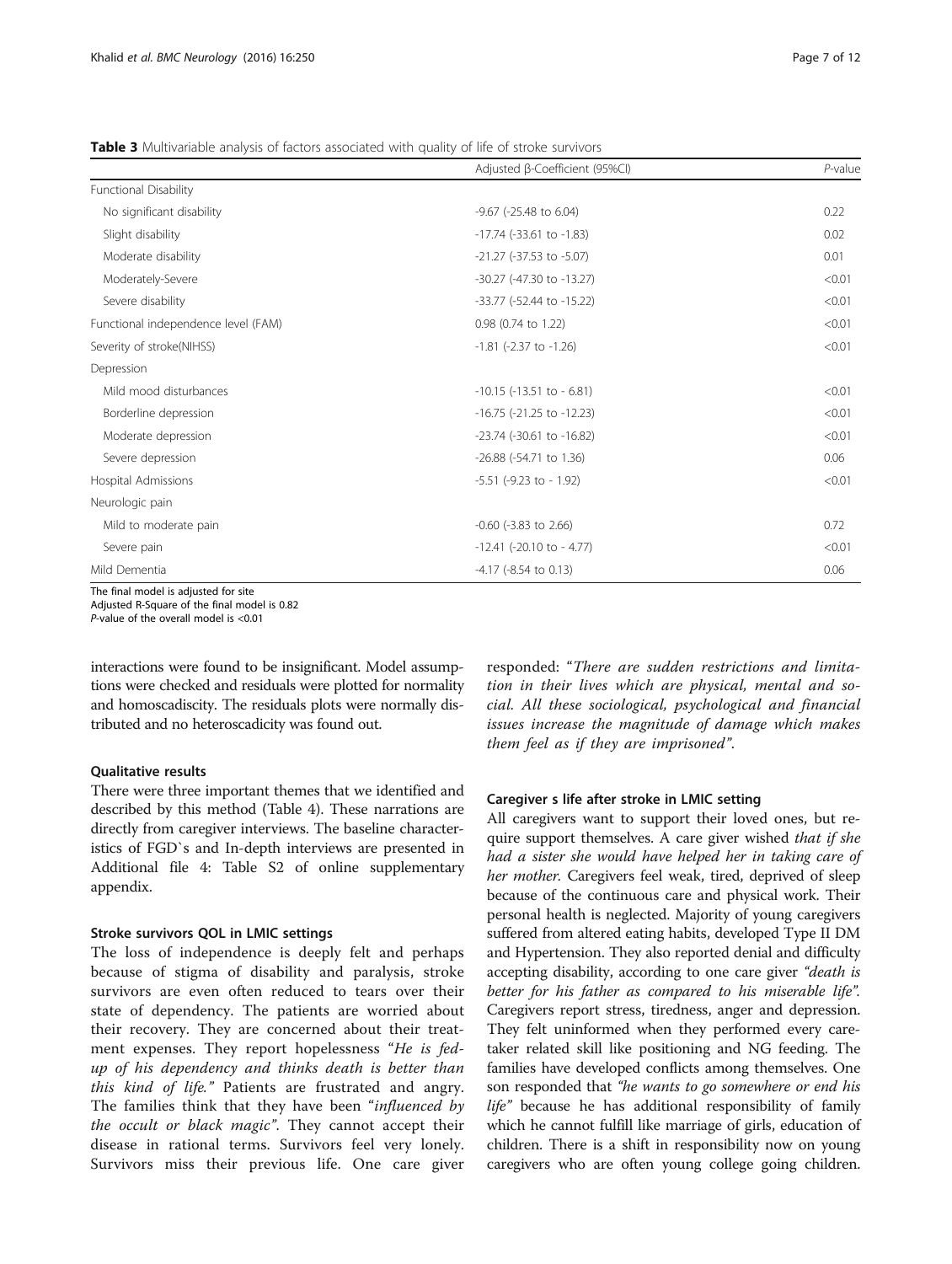<span id="page-9-0"></span>

| Table 4 QOL themes emerging through focus group discussion (FGD'S) and in-depth interviews |  |  |  |
|--------------------------------------------------------------------------------------------|--|--|--|
|--------------------------------------------------------------------------------------------|--|--|--|

| Theme                                    | Category                                             | Sub-category                                                                                                  |
|------------------------------------------|------------------------------------------------------|---------------------------------------------------------------------------------------------------------------|
| Impact of stroke<br>on life of patient   | Impact on independent<br>status of patient           | 1. Change in life because of functional<br>dependence.                                                        |
|                                          | Impact on psychosocial                               | 1. Patient's depression.                                                                                      |
|                                          | behavior of patient                                  | 2. Patient's alterations in behavior.                                                                         |
|                                          |                                                      | 3. Patient's reaction regarding their life.                                                                   |
|                                          | Suffering of patient<br>after stroke                 | 1. Uncertainty about future, shock<br>and dismay.                                                             |
| Effect on life of<br>primary care givers | Change in life of<br>primary care giver              | 1. Change in personality of<br>primary care giver guilt, anger<br>and self-blame.                             |
|                                          |                                                      | 2. Increased responsibility.                                                                                  |
|                                          | Primary care giver distress                          | 1. Primary care giver worries<br>and frustration.                                                             |
|                                          |                                                      | 2. Effect on health of primary care giver.                                                                    |
|                                          |                                                      | 3. Reaction of family towards<br>patient condition after stroke.                                              |
|                                          | Primary care giver desire                            | 1. Wish support and burden sharing.                                                                           |
| Quality of life                          | Perception of quality of life                        | 1. QOL may depend on physical<br>independence, isolation and loneliness.                                      |
|                                          |                                                      | 2. QOL is affection/ encouragement<br>and giving hope to patients.                                            |
|                                          | How to improve quality<br>of life of stroke patients | 1. Psychosocial, spiritual teachings<br>and workshops with group activities<br>to give confidence to patient. |
|                                          |                                                      | 2. Unfamiliarity with how to improve<br>patient's QOL.                                                        |
|                                          |                                                      | 3. Encourage primary care givers to<br>improve QOL.                                                           |
|                                          |                                                      | 4. Proper education of the society to<br>except and<br>help disable people.                                   |
|                                          |                                                      | 5. Restoration of physical functioning<br>is QOL.                                                             |
|                                          | Future demands                                       | 1. Proper health management team<br>to give holistic care to patient and<br>family                            |
|                                          |                                                      | 2. Need of GP system to manage most<br>of the conditions of the patients.                                     |
|                                          | Primary care giver QOL                               | 1. Improvement of primary care<br>giver QOL.                                                                  |
|                                          |                                                      | 2. Encouragement and guidance for<br>primary care giver.                                                      |
|                                          |                                                      | 3.Establishing a tele-health service.                                                                         |

They are home bound as there are no alternate alarm or reporting systems and their work commitments and studies are profoundly affected.

## Perceptions on what is QOL and how life may be better after stroke

"QOL is love, caring and encouragement." Stroke patients should not be confined and need to enjoy and explore the world. QOL may encompass reintroducing activities survivors cannot perform like reading, listening and socialization. Speech is also an important part of QOL. There is a need to have a health system where there is easy access. Doctors and medical team should have skills of "counseling and discuss in detail the treatment plan". Doctors should "manage other co-morbid of the patients … There should be a counseling team." "Changes in environment like closer parking areas to clinics, proper bathroom facilities …. can help stroke patients."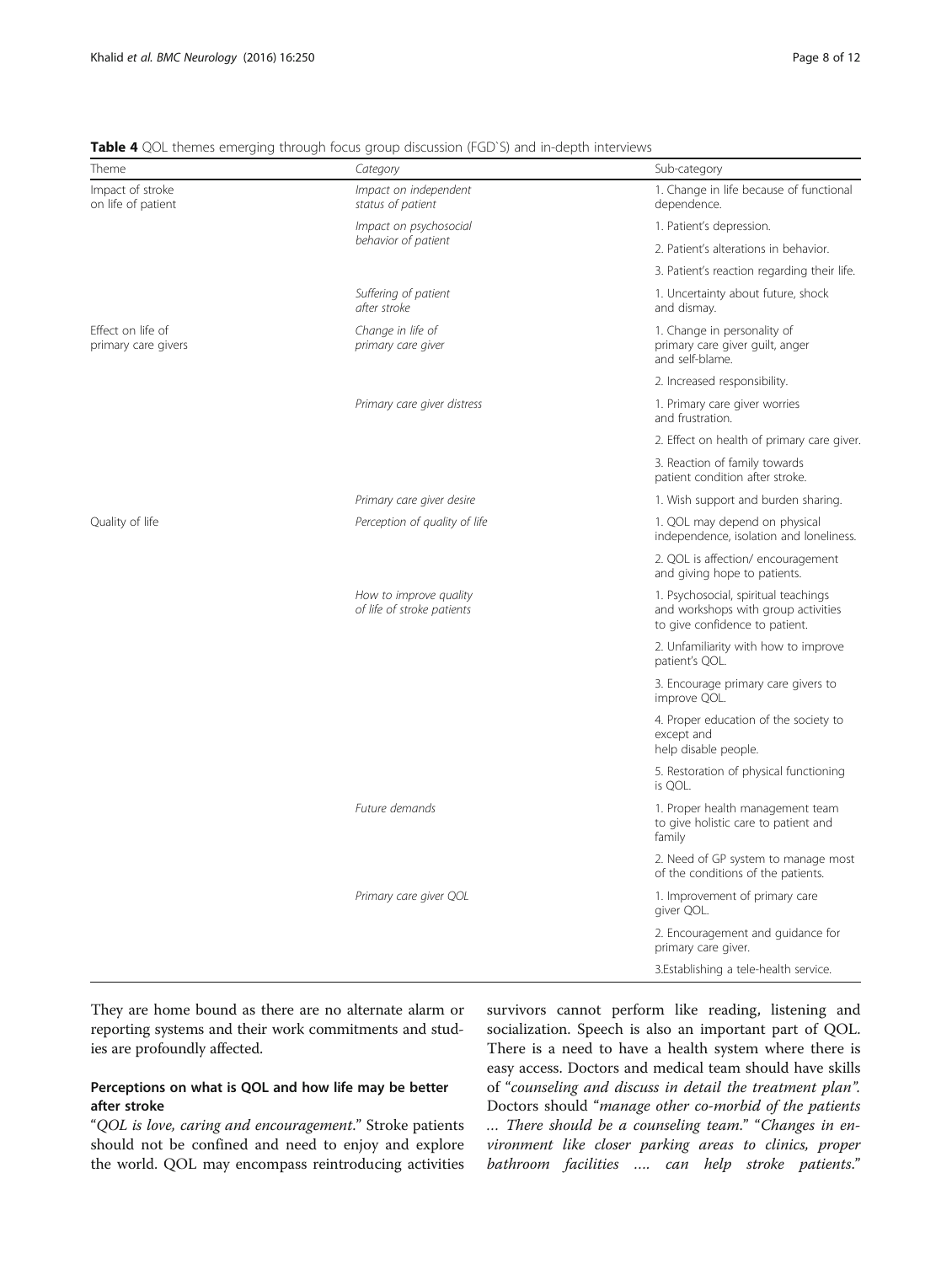Caregivers should be encouraged and mentally prepared for this task. Training courses and guidance on how to care, understand aphasic patient's needs, how to manage patients on NG feed, positioning and other medical conditions are required. Participants demanded tele-health services. All primary care givers responded "that our QOL will automatically improve if condition of our loved ones gets better". Psychosocial therapy was requested with spiritual and faith healing as complement to medical therapy to bring improvement in lives and target depression. According to one daughter "My mother improved more while getting rehabilitated at rehab center rather than at home as it motivates her to perform better in presence of other stroke patients." Another caregiver reported"Educate society on how to deal with disability or disabled people. Media should play a responsible role". "There is a need to broaden our thinking, read and to take help from internet to adopt changes in our life and to respect disabled people". There was a need articulated to raise self-esteem of patients so that they can be a part of the society.

## Triangulation of data

Triangulation is a powerful technique that facilitates validation of data through cross verification from two or more sources or combination of several research methods in the study of the same phenomenon [[38\]](#page-12-0). In our study to have a deeper insight regarding the phenomenon of QOL we validated the finding of our quantitative data and qualitative interviews through methodological triangulation [[39\]](#page-12-0). Functional dependence, depression and stress appeared to be important mediators of QOL in triangulation. Qualitative analysis revealed the stress and isolation of caregivers. Additionally, feedback on how to improve QOL was much greater in the open ended sessions.

## **Discussion**

QOL is a significant healthcare outcome relevant to communities and healthcare systems. It is not easy to describe and requires a multidimensional approach, encompassing domains of physical, mental and psychosocial state [[34\]](#page-12-0). Despite its clear importance in chronic life altering disorders like stroke with pervasive disability, it has not been systematically investigated or reported from LMIC settings, where stroke is a major public health problem, populations are vulnerable and health systems are disorganized and/or lack the resources necessary to respond to chronic disease [\[40](#page-12-0), [41](#page-12-0)]. An understanding of context is necessary to interpret these observations. Pakistan is the sixth most populous country in the world (185 million people) [[42\]](#page-12-0). Its demographic transition of raising non-communicable epidemic and increased life expectancy (65 years) has

resulted in a double burden of communicable and noncommunicable disorders (NCDs) like strokes [[43\]](#page-12-0). According to Global Burden of Disease (GBD) 2010 statistics, NCDs accounted for 77% of age standardized deaths [[4\]](#page-12-0). Annual projections estimate an increase of 125–144 yearly vascular deaths from 2010 to 2025 per 100,000, translating into actual numbers of 231,000– 307,200 persons annually and a cumulative expected premature mortality burden of up to 3.87 million individuals [\[2](#page-12-0), [4](#page-12-0), [44](#page-13-0)]. The reported lifetime prevalence of stroke symptoms in Pakistan is about 19%, with an estimated 7 million persons affected [[45\]](#page-13-0). Despite these staggering numbers, the total per person annual expenditure on health is less than 18\$, and there have been negligible specific investments [[12, 40\]](#page-12-0). Approximately 78% of population pay out of pocket for health care and there is not a single comprehensive inpatient rehabilitation unit in Pakistan and no demonstrable examples of health care provision solutions for chronic disabling disorders in a system plagued by acute care responsiveness acute care trauma, infections and maternal and child care needs [\[12](#page-12-0)]. We report an understanding of how stroke survivors and caregivers fare when they are confronted with the challenge of managing a complex condition with little institutionalized support. Our sampled stroke survivors (Table [1\)](#page-6-0) are comparatively younger as compared to the West where the reported age of stroke is about a decade later [[46](#page-13-0)–[48](#page-13-0)]. This increased survival with DALYs in a resource strapped setting points to the huge societal impact of stroke [[49](#page-13-0)]. We have found that stroke survivors were young, mostly depressed and their QOL was profoundly influenced by increased functional dependency, depression and neurologic pain [[46](#page-13-0)–[48](#page-13-0)]. More than two thirds of sample population lived in joint family systems with good social support. Our study mean SSQOL score of 164.18 ± 32.30 was better as compared to Brazil with mean score of  $139.7 \pm 38.4$  [\[50\]](#page-13-0) and south east Nigeria with mean score of  $156.71 \pm 41.64$ [[51\]](#page-13-0). Perhaps this system may have been explanatory for the relatively better SSQOL scores, at the expense of caregiver burden.

When we elucidated the primary caregiver experience, we were able to appreciate the personal cost of being the primary caregiver. We were able to compare caregivers on the Perceived Stress Scale. The mean stress level of caregivers assessed by Perceived Stress Scale in our sample is  $16.67 \pm 7.44$  which is higher as compared to  $13.2 \pm 7.2$  as reported in the West [\[47\]](#page-13-0). Majority of the care givers were young, more than half of them were female in contrast to the older male stroke survivor. Qualitative results show that our caregivers are frustrated, isolated, physical burdened and face severe financial crises. The caregivers want to be navigated by a responsive health system. Qualitative interviews also reported the stress and frustration of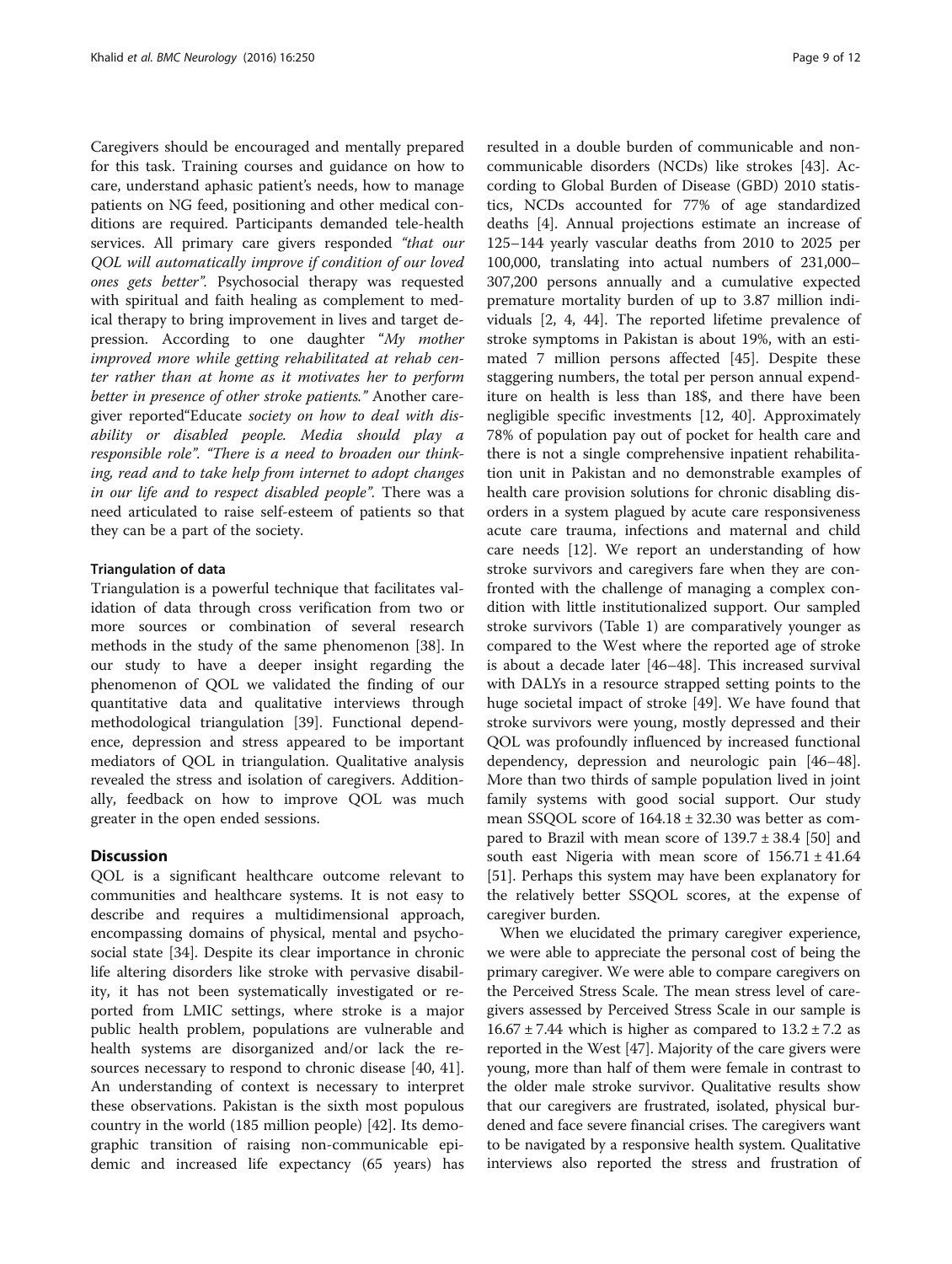<span id="page-11-0"></span>families as they were not able to afford basic health facilities for their families. Only a quarter had access to any rehabilitation service which points to the unavailability, expense and dearth of rehabilitation services.

To the best of our knowledge, this is the first detailed mix methods study conducted in Pakistan that details the experience of those who suffer stroke in an LMIC setting with poor infrastructure for chronic care support. We performed a detailed quantitative assessment on 700 participants with locally validated instruments whose reliability was established apriori. We spend at least 1.5 h on interviews and thus we report 1050+ hours of feedback and observation. We did not observe any participant fatigue as there was a great need articulated that these findings must be shared. We attempted to be inclusive to sociodemographic determinants by equally interviewing participants in centers where all strata and ethnicities may seek care. We performed 10 qualitative interviews and included the range of disability by including caregivers of severely disabled participants who could not communicate in our quantitative interviews phase. Since we were contextually relevant, we evaluated primary care givers as they are the ones that compensate for our resource strapped health systems. We performed triangulation with qualitative methodology to explain and validate our observations and to uncover themes regarding important domains which could not be covered by standardized tools.

There are several limitations to this study. Our crosssectional design does not enable assessment of changes in QOL temporal to stroke occurrence. This study was conducted in institutionalized settings and the results are not generalizable to community settings for those patients who do not report to hospitals where QOL may be much worse than our current observations.

## Conclusion

Stroke affects lives profoundly in LMIC countries of both survivors and their primary caretakers. The stroke survivor is young, usually male, relatively functionally compromised, depressed, has little access to organized rehab and despite these challenges reports a moderate score. The primary caregiver is younger, usually female, bears a personal cost of abandoning either a life role of a mother or a job to take direct responsibility of care, and most accept their role despite reporting depression, stigma and social isolation. For those designing interventions, chronic care models need to incorporate both survivors and caregivers in their rubric to actually improve lives after stroke.

## Additional files

[Additional file 1: Figure S1.](dx.doi.org/10.1186/s12883-016-0774-1) Conceptual Framework (Adopted from the WHO [World Health Organization]). (DOCX 33 kb)

[Additional file 2: Figure S2.](dx.doi.org/10.1186/s12883-016-0774-1) Flow Diagram of Study Participants. (DOCX 50 kb)

[Additional file 3: Table S1.](dx.doi.org/10.1186/s12883-016-0774-1) Quality of life scores of stroke survivors assessed by Stroke Specific Quality of Life Scale (SSQOLS). (DOCX 15 kb)

[Additional file 4: Table S2.](dx.doi.org/10.1186/s12883-016-0774-1) Baseline characteristics of informants of FGDs and In-Depth interviews. (DOCX 15 kb)

#### Abbreviations

AKUH: Aga Khan University Hospital; CABG: Coronary artery by pass grafting; CT scan: Computerized tomography; CVI: Content validity index; DUHS: DOW University Hospital; FAM: Functional assessment measures; FGD`S: Focus group discussion; GBD: Global burden of disease; HRQOL: Health related quality of life; IDI: In-depth interviews; IQR: Inter-quartile range; LMIC: Low to middle income countries; MRI: Magnetic resonance imaging; mRS: Modified rankin scale; NCDs: Non- communicable disorders; NIHSS: National institute of health stroke scale; QOL: Quality of life; S.D: Standard deviation; SSQOLS: Stroke specific quality of life scale; WHO: World Health Organization

#### Acknowledgments

We would like to acknowledge the patience, kindness, time and cooperation of all patients and their families who contributed to this study. We are always inspired by them and respect their courage. We are extremely thankful to our all experts on content validation committee, which includes Dr. Ayeesha Kamal, Dr. Ayesha Mian, Dr. Tazeen Saeed Ali, Sir Iqbal Azam, Dr. Mughis Sheerani, Dr. Micheal T. Mullen and Dr. Nabila Soomro for giving their expert opinion. Also would like to acknowledge Ambreen Gowani for her support and expert comments on qualitative interviews. We would like to acknowledge all authors who had given us permission to validate and translate their tools for this study: Professor Lynne Turner Stroke, Director Regional Rehabilitation Unit, Northwick Park Hospital, Harrow, UK for Functional Assessment Measure Scale, Pamela H. Mitchell, Professor, Biobehavioral Nursing and Health Systems, University of Washington, Linda S. Williams, Research Coordinator, VA HSR&D Stroke Quality Enhancement Research Initiative(QUERI),Core Investigator, VA HSR&D Center for Health Information and Communication, Professor of Neurology, Indiana University School of Medicine.

### Funding

The study is funded by Award Number 5D43TW008660-04 from the Fogarty International Center and the National Institute of Neurologic Disorders and Stroke of the National Institutes of Health, USA.

#### Availability of data and materials

The raw data and materials are available at Fig Share [https://figshare.com/](https://figshare.com/articles/Quality_of_Life_Stroke_Survivors_QOL_data_Excel_Spreadsheet_xls/3364225) [articles/Quality\\_of\\_Life\\_Stroke\\_Survivors\\_QOL\\_data\\_Excel\\_Spreadsheet\\_xls/](https://figshare.com/articles/Quality_of_Life_Stroke_Survivors_QOL_data_Excel_Spreadsheet_xls/3364225) [3364225,](https://figshare.com/articles/Quality_of_Life_Stroke_Survivors_QOL_data_Excel_Spreadsheet_xls/3364225) under tag Quality of Life of Stroke Survivors, Data Set. The data is not publically available in order. protect participant anonymity.

#### Authors' contributions

AKK conceived the study design, wrote and critically reviewed the manuscript, WK directly overlooked all aspects of study design, logistics, analysis, and follow up and wrote the manuscript with AKK, SR, IA assisted statistical design, IA reviewed the study for overall quality and design robustness, TSA worked on the qualitative design and review of data , MM intellectually contributed to the design, international expertise and flow of the study, SI, QN, NS assisted as local experts at their sites and informed aspects of development of the study intellectually. All authors have contributed intellectually to this manuscript. All authors read and approved the final manuscript.

#### Consent for publication Not applicable.

#### Competing interests

The authors have no conflict of interest to declare. The funders had no role in study design, data collection, analysis, decision to publish, or preparation of the manuscript. The content is solely the responsibility of the authors and does not necessarily represent the official views of the Fogarty International Center, National Institute of Neurologic Disorders and Stroke or the National Institute of Health.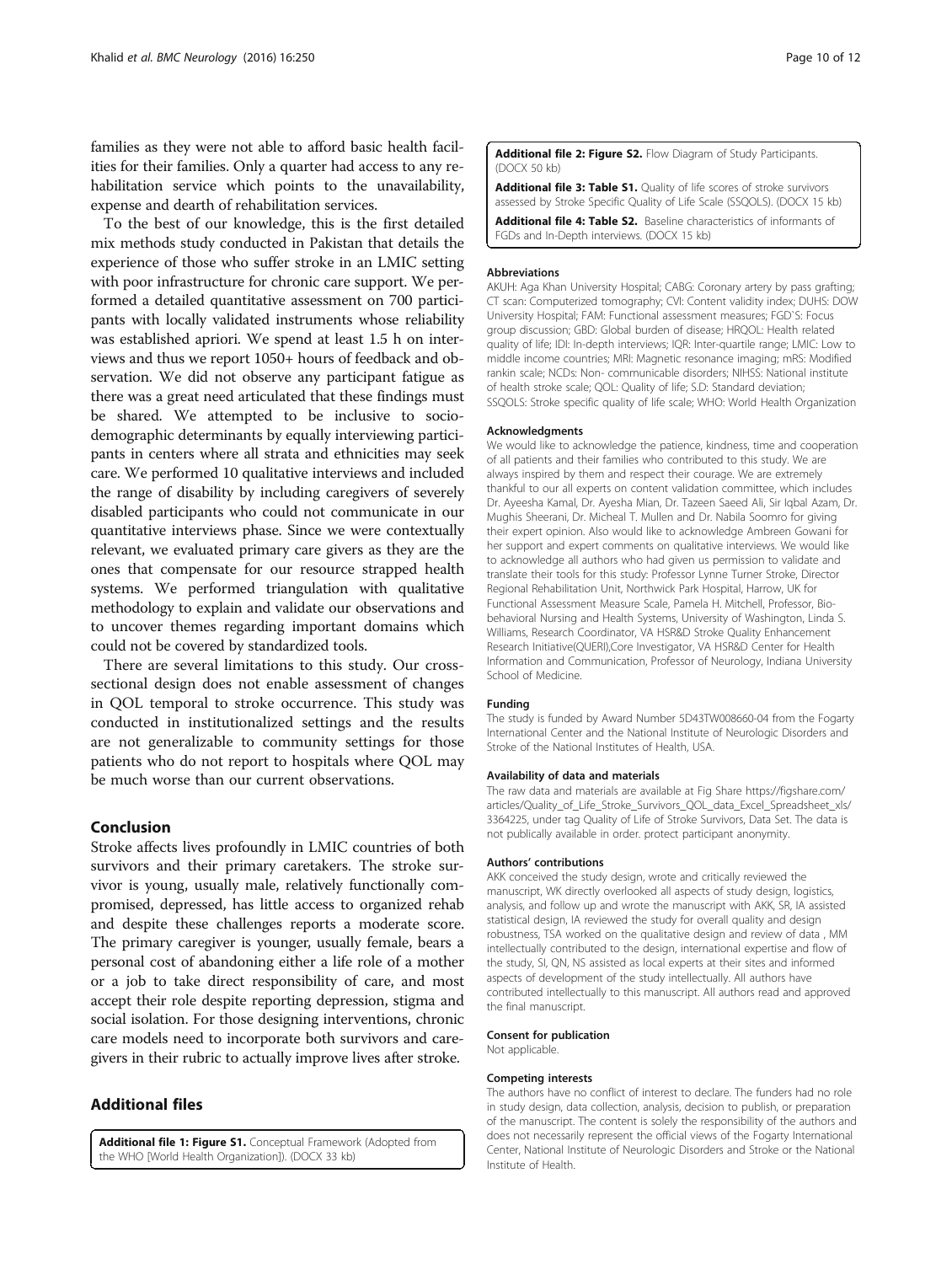## <span id="page-12-0"></span>Ethics approval and consent to participate

Study protocol was approved by the following participating institutional review boards: Aga Khan University Hospital Ethics Review Committee (ERC) with ERC Ref #:2762-Med-ERC-13 and Dow University of Health Sciences Institutional Review Board with reference number of IRB-416/DUHS/-13.I.

### Author details

1 Fogarty Cerebrovascular Research Fellow, The International Cerebrovascular Translational Clinical Research Training Program (Fogarty International Center, National Institutes of Health) and Aga Khan University, Karachi, Pakistan. <sup>2</sup>Department of Community Health Sciences, Epidemiology & Biostatistics, Director Clinical Research Track (CRT), Aga Khan University, Karachi, Pakistan. <sup>3</sup>School of Nursing and Midwifery (SONAM), Karachi, Pakistan. <sup>4</sup>Department of Community Health Sciences, Aga Khan University Hospital, Karachi, Pakistan. <sup>5</sup>Department of Neurology, Perelman School of Medicine at the University of Pennsylvania, Philadelphia, USA. <sup>6</sup>Development Centre DOW University of Health Sciences, Karachi, Pakistan. <sup>7</sup>Department of Neurology, DOW University of Health Sciences, Karachi, Pakistan. 8 Department of Medicine, Lecturer, Section of Neurology, Aga Khan University, Karachi, Pakistan. <sup>9</sup>Institute of Physical Medicine and Rehabilitation, DOW University of Health Sciences, Karachi, Pakistan. <sup>10</sup>The International Cerebrovascular Translational Clinical Research Training Program, Fogarty International Center and the National Institute of Neurologic Disorders and Stroke, Aga Khan University, Stadium Road, 74800 Karachi, Pakistan. 11Department of Medicine, Aga Khan University, Karachi, Pakistan.

## Received: 2 October 2015 Accepted: 28 November 2016 Published online: 03 December 2016

#### References

- Danaei G, Finucane MM, Lin JK, Singh GM, Paciorek CJ, Cowan MJ, et al. National, regional, and global trends in systolic blood pressure since 1980: systematic analysis of health examination surveys and epidemiological studies with 786 country-years and 5 · 4 million participants. Lancet. 2011; 377(9765):568–77.
- 2. Danaei G, Finucane MM, Lu Y, Singh GM, Cowan MJ, Paciorek CJ, et al. National, regional, and global trends in fasting plasma glucose and diabetes prevalence since 1980: systematic analysis of health examination surveys and epidemiological studies with 370 country-years and 2.7 million participants. Lancet. 2011;378(9785):31–40.
- 3. Feigin VL, Lawes CMM, Bennett DA, Barker-Collo SL, Parag V. Worldwide stroke incidence and early case fatality reported in 56 population-based studies: a systematic review. Lancet Neurol. 2009;8(4):355–69.
- 4. Jafar TH, Haaland BA, Rahman A, Razzak JA, Bilger M, Naghavi M, et al. Noncommunicable diseases and injuries in Pakistan: strategic priorities. Lancet. 2013;381(9885):2281–90.
- Jafar TH. Blood pressure, diabetes, and increased dietary salt associated with strokeâ€"results from a community-based study in Pakistan. J Hum Hypertens. 2006;20(1):83–5.
- 6. Society PS. last accessed on 19/1/2016. [http://www.pakstroke.com/.](http://www.pakstroke.com/)
- 7. Srivastava A, Taly AB, Gupta A, Murali T. Post-stroke depression: prevalence and relationship with disability in chronic stroke survivors. Ann Indian Acad Neurol. 2010;13(2):123.
- Paul N, Das S, Hazra A, Ghosal MK, Ray BK, Banerjee TK, et al. Depression among stroke survivors: a community-based, prospective study from Kolkata, India. Am J Geriatr Psychiatry. 2013;21(9):821–31.
- 9. Cameron JI, Cheung AM, Streiner DL, Coyte PC, Stewart DE. Stroke survivor depressive symptoms are associated with family caregiver depression during the first 2 years poststroke. Stroke. 2011;42(2):302–6.
- 10. Denno MS, Gillard PJ, Graham GD, DiBonaventura MD, Goren A, Varon SF, et al. Anxiety and depression associated with caregiver burden in caregivers of stroke survivors with spasticity. Arch Phys Med Rehabil. 2013;94(9):1731–6.
- 11. Abubakar SA, Isezuo SA. Health related quality of life of stroke survivors: experience of a stroke unit. Int J Biomed Sci. 2013;8(3):183.
- 12. Nishtar S, Boerma T, Amjad S, Alam AY, Khalid F, ul Haq I, et al. Pakistan's health system: performance and prospects after the 18th Constitutional Amendment. Lancet. 2013;381(9884):2193–206.
- 13. Rathore FA, New PW, Iftikhar A. A report on disability and rehabilitation medicine in Pakistan: past, present, and future directions. Arch Phys Med. 2013;92(1):161–6.
- 14. Langhorne P, Bernhardt J, Kwakkel G. Stroke rehabilitation. Lancet. 2011; 377(9778):1693–702.
- 15. Horton R. Pakistan: health is an opportunity to be seized. Lancet. 2013; 381(9884):2137–8.
- 16. Morse JM, Niehaus L. Mixed method design: Principles and procedures. Walnut Creek: Left Coast Press Inc.; 2009.
- 17.<http://www.aku.edu/Pages/home.aspx>. accessed on 7.28.2015.
- 18. [http://www.duhs.edu.pk/.](http://www.duhs.edu.pk/) Accessed on 7.28.2015.
- 19. [https://en.wikipedia.org/wiki/Karachi.](https://en.wikipedia.org/wiki/Karachi) Accessed on 7.28.2015.
- 20. Kamal AK, Majeed F, Pasha O, Rehman H, Islam M, Azam I, et al. Clinical, lifestyle, socioeconomic determinants and rate of asymptomatic intracranial atherosclerosis in stroke free Pakistanis. BMC Neurol. 2014;14(1):155.
- 21. Chuang L-l, Wu CY, Lin KC, Hsieh CJ. Relative and absolute reliability of a vertical numerical pain rating scale supplemented with a faces pain scale after stroke. Phys Ther. 2014;94(1):129–38.
- 22. Cadilhac DA, Dewey HM, Vos T, Carter R, Thrift AG. Research The health loss from ischemic stroke and intracerebral hemorrhage: evidence from the North East Melbourne Stroke Incidence Study (NEMESIS). 2010.
- 23. Raju RS, Sarma PS, Pandian JD. Psychosocial problems, quality of life, and functional independence among Indian stroke survivors. Stroke. 2010;41(12): 2932–7.
- 24. Brown C, Hasson H, Thyselius V, Almborg A-H. Post stroke depression and functional independence: a conundrum. Acta Neurol Scand. 2012;126(1):45–51.
- 25. Khan M, Ahmed B, Ahmed M, Najeeb M, Raza E, Khan F, et al. Functional, cognitive and psychological outcomes, and recurrent vascular events in Pakistani stroke survivors: a cross sectional study. BMC Res Notes. 2012;5(1):89.
- 26. Mitchell PH, Powell L, Blumenthal J, Norten J, Ironson G, Pitula CR, et al. A short social support measure for patients recovering from myocardial infarction: the ENRICHD Social Support Inventory. J Cardiopulm Rehabil Prev. 2003;23(6):398–403.
- 27. Williams LS, Weinberger M, Harris LE, Clark DO, Biller J. Development of a stroke-specific quality of life scale. Stroke. 1999;30(7):1362–9.
- 28. Godwin KM, Ostwald SK, Cron SG, Wasserman J. Long-term health related quality of life of survivors of stroke and their spousal caregivers. J Neurosci Nurs. 2013;45(3):147.
- 29. Cohen S, Kamarck T, Mermelstein R. A global measure of perceived stress. J Health Soc Behav. 1983;385–96.
- 30. Polit DF, Beck CT. The content validity index: are you sure you know what's being reported? Critique and recommendations. Res Nurs Health. 2006;29(5):489–97.
- 31. Sangoseni O, Hellman M, Hill C. Development and validation of a questionnaire to assess the effect of online learning on behaviors, attitudes, and clinical practices of physical therapists in the united states regarding evidence-based clinical practice. Int J Allied Health Sci Pract. 2013;11(2):1–13.
- 32. Nunnally JC, Bernstein IH. Psychometric Theory. New York: McGraw-Hill; 1978.
- 33. Santos JRA. Cronbach`s alpha: a tool for assessing the reliability of scales. J Ext. 1999;37(2):1–5.
- 34. Kamel A, Ghani AA, Zaiton MA, El-Motayam AS, El-Fattah DA. Health related quality of life in stroke survivors measured by the Stroke Impact Scale. Egypt J Neurol Psychiatry Neurosurg. 2010;47:267–74.
- David W. Hosmer J, Stanley Lemeshow andRodney X. Sturdivant. Applied Logistic Regression, Third Editio[nhttp://onlinelibrarywiley.com/book/101002/](http://onlinelibrarywiley.com/book/101002/9781118548387(last) [9781118548387\(last.](http://onlinelibrarywiley.com/book/101002/9781118548387(last) Accessed on 18/1/2016). Published Online: 28 AUG 2013
- 36. Graneheim UH, Lundman B. Qualitative content analysis in nursing research: concepts, procedures and measures to achieve trustworthiness. Nurse Educ Today. 2004;24(2):105–12.
- 37. Ali TS, Krantz G, Gul R, Asad N, Johansson E, Mogren I. Gender roles and their influence on life prospects for women in urban Karachi, Pakistan: a qualitative study. Glob Health Action. 2011;4:7448.
- 38. Bogdan R, Biklen SK. Qualitative research in education: an introduction to theory and methods. 5th ed. Boston: Allyn & bacon; 2006.
- 39. Michael Lewis-Beck AEB, Tim Futing Liao. The SAGE Encyclopedia of Social Science Research Methods. SAGE Publications, 15-Dec-2003. doi: [10.4135/](http://dx.doi.org/10.4135/9781412950589) [9781412950589](http://dx.doi.org/10.4135/9781412950589).
- 40. Nishtar S, Bhutta ZA, Jafar TH, Ghaffar A, Akhtar T, Bengali K, et al. Health reform in Pakistan: a call to action. Lancet. 2013;381(9885):2291–7.
- 41. Nishtar S. The national action plan for the prevention and control of noncommunicable diseases and health promotion in Pakistan–Prelude and finale. J Pak Med Assoc. 2004;54(12 Suppl 3):S1–8.
- 42. [http://www.who.int/gho/countries/pak/en/.](http://www.who.int/gho/countries/pak/en/) Accessed on 2.10.2015
- 43. Omran AR. The epidemiologic transition: a theory of the epidemiology of population change. Milbank Q. 2005;83(4):731–57.